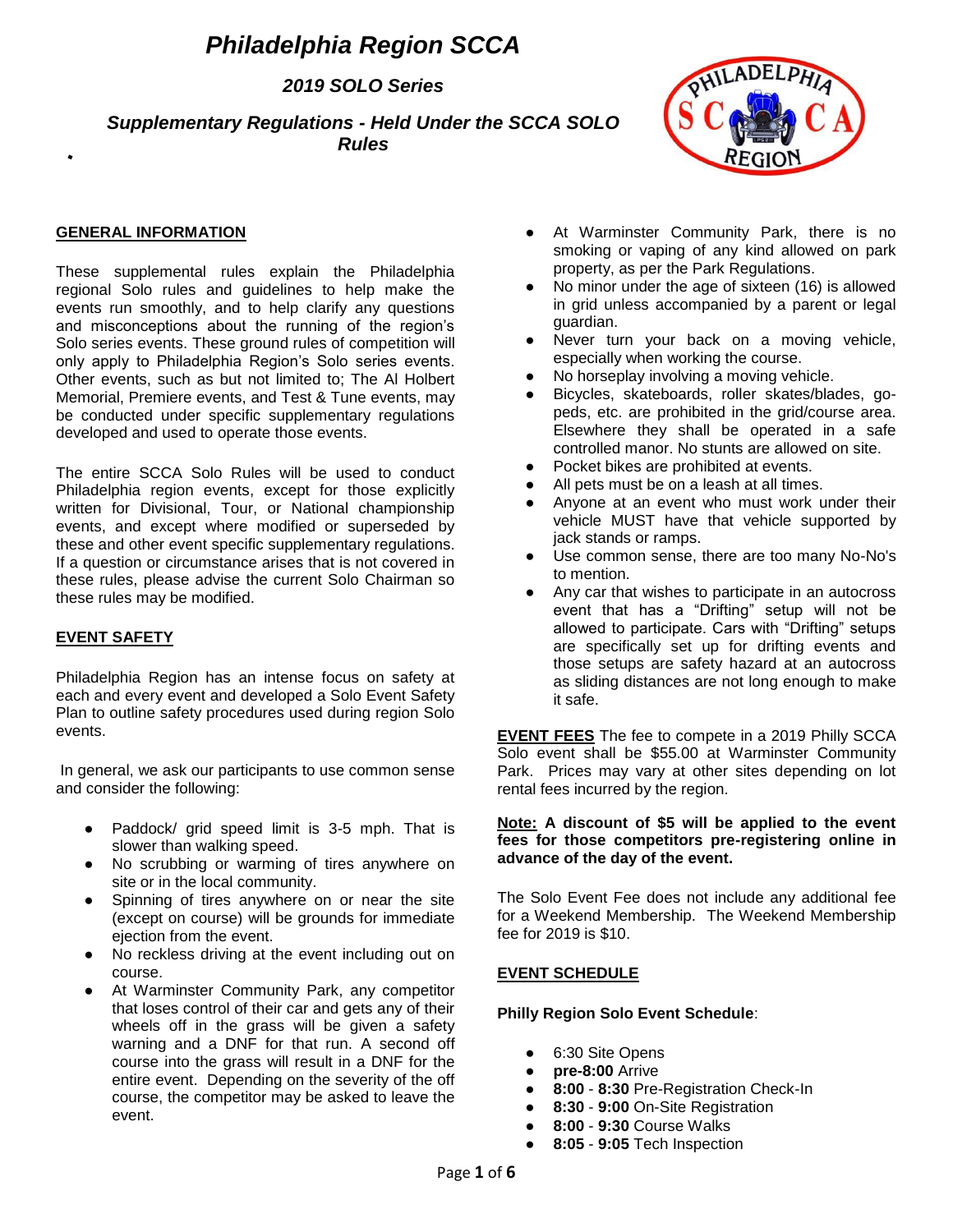- **8:45 Novice Course Walk**
- **9:30 Mandatory Driver's Meeting**
- **10:00** First Car Off
- **Completion of Event** Clean Up
- **End Of Clean Up** Trophies

Changes to the course due to safety issues shall be made 30 minutes before the course is closed for walking. If changes occur, an announcement will be made at least 15 minutes before the course is closed to allow for revised course walks.

## **REGISTRATION**

## *Credentials*

ALL competitors must meet the requirements of the 2019 SCCA Solo Rules, specifically those outlined in section 4.1, including being a valid SCCA member. Competitors, excluding FJ drivers, MUST present their valid driver's license and either a valid SCCA Annual Membership Card or a copy of a Weekend Membership purchased within the last five (5) days**.** If you do not have one of these valid forms of SCCA membership, a Weekend Membership may be purchased at the event or through our online registration site for a cost of \$10.

## *SCCA Weekend Membership:*

- The membership is valid for any SCCA event for a period of five (5) days from purchase.
- A copy of the membership form will be given to the competitor as proof of the membership purchase and number.
- Up to two  $(2)$  Weekend Memberships, with a total cost of \$20, may be applied toward the purchase of an SCCA Annual Membership.

# *Event Registration Caps*

For the 2019 Solo Series, our event registration will be capped at 180 registrants. Due to this event registration cap, we would encourage our regular competitors to make use of our online Pre-Registration prior to the event.

# *Pre-Registration*

We highly encourage those wishing to compete at our events to help us by pre-registering several days before the event at motorsportsreg.com. Online registration will open no later than Monday, two weeks prior to the event at 8:00 am and will close the Friday prior to the event at 9:00 PM.

# *Cancellation Policy*

Competitors may cancel their registration until the day before the event and receive a credit good for any future Philly SCCA Solo event. Competitors unable to attend the day of the event due to extenuating circumstances may request a credit for the event. Credits will be valid for one (1) calendar year from the date issued.

#### *Bar Codes*

Bar codes are used as part of our process for registration, and throughout the event for timing and scoring. At your first event with the region, we will assign competitors a permanent number and print a bar code for their use. Unless competitors require changes mid-season to either their car number or class, this will be their permanent bar code for the season. Once a competitor has a permanent bar code with the correct car number and class, the competitor may have their vehicle undergo tech inspection for the event.

### **SAFETY INSPECTIONS**

Competitors are required to follow sections 3.3 and 3.7 of the 2019 SCCA Solo Rules.

A competitor should do the following before entering his/her vehicle for tech inspection:

- 1. Obtain a permanent bar code with the correct car number and class. This can be from either a current or previous event.
- 2. Have the vehicle "competition ready" i.e. remove ALL loose objects, wheel covers, etc. (Section 3.3)
- 3. Have the car number and class that meet the following criteria: (Section 3.7)
	- a. Numbers must be a minimum 8" high and class letters minimum 4" high without being more than about half as high as car numbers.
	- b. Placed on both sides of the car on the body panels and not the windows.
	- c. In a color contrasting to the body color of the vehicle.
	- d. Readable to event staff and course workers.
- 4. Have your helmet ready to show the tech inspector. Helmets should be rated Snell "M" or "SA" 2005 rated or newer, or comply with the requirements of the SCCA Solo rules (Section 4.3.1).

# *Annual Tech Inspection*

This program will be operated within the rules and guidelines outlined in Section 3.3.3 in the 2019 Solo Rules and the following supplementary rules included by Philadelphia Region:

- 1. This annual tech inspection shall be valid only for the current competition season.
- 2. Only competitors with a minimum one (1) year of previous Solo experience will be eligible for annual tech, unless approved by the Chief of Tech.
- 3. Philadelphia reserves the right to perform random spot checks of competition vehicles to verify the adherence of a competitor with an Annual Tech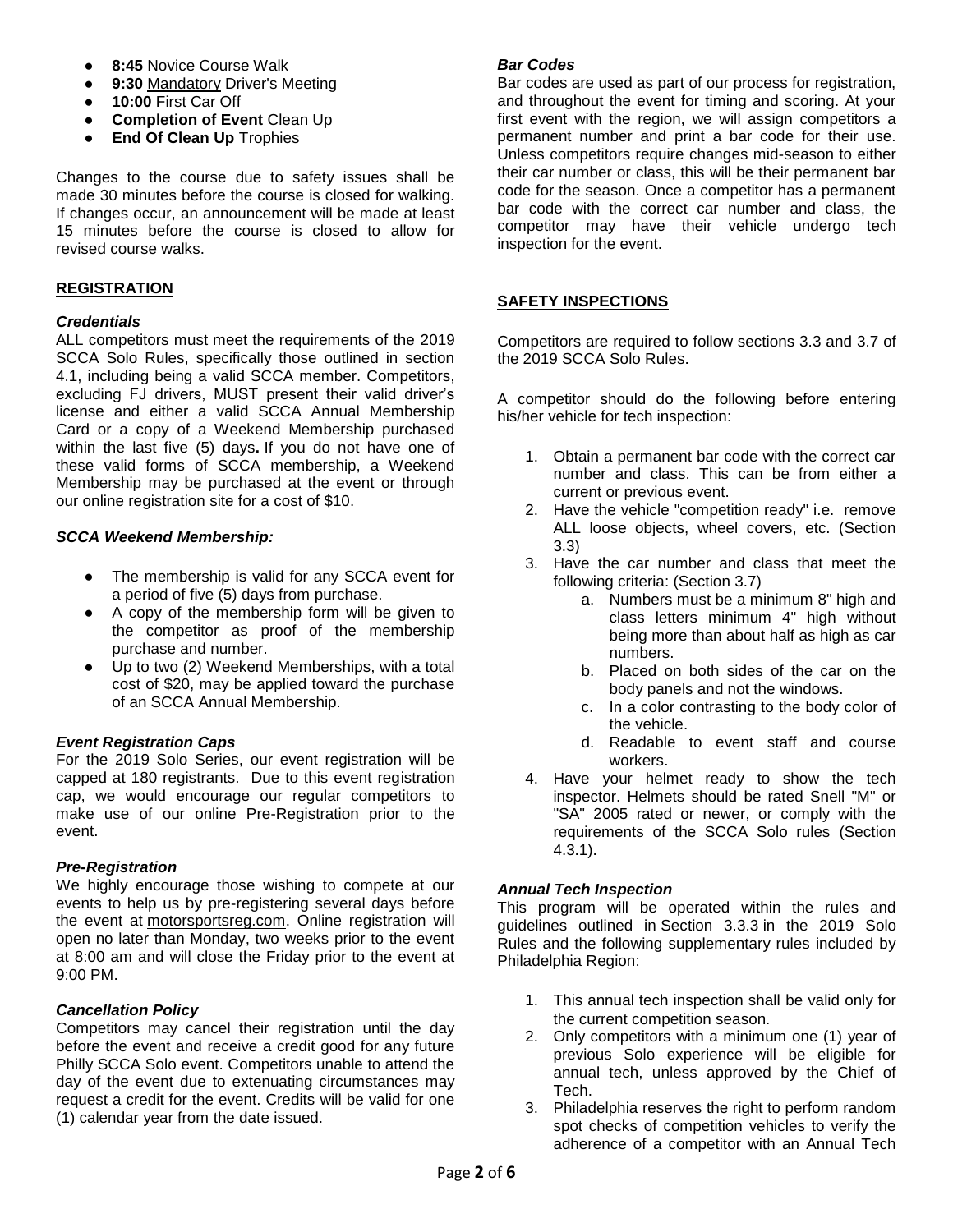Inspection to the sections of the Solo Rules outlined above.

4. Philadelphia Region reserves the right to revoke any competitor's annual tech inspection at any time.

Once a competitor is approved by Philadelphia Region for an Annual Tech Inspection, they will be provided with an Annual Tech sticker, which can be applied to a competitor's car as proof of an Annual Tech Inspection for Philly Region events.

# **RUN ORDER**

Each event will be divided into three heats, with the final number of heats subject to change based on the event registrations.

- Heat 1 Group A runs, Group C works
- Heat 2 Group B runs, Group A works
- Heat 3 Group C runs, Group B works

Cars will be grouped by class. Run groups are organized in an attempt to maintain an even number of competitors in each heat. The Event Heat Structures will be set for the first event of the season and then adjusted as the season goes along based on participation in each class. Every effort will be made to rotate which classes run in 1<sup>st</sup>, 2<sup>nd</sup>, and 3rd heats from event to event during the 2019 season so no particular class has any advantage relative to time of day or weather conditions prevalent when the heat runs.

Competitors MUST run in the session that your run group is scheduled to be eligible for an event trophy and series points. The heat run order will be rotated at each event during the season. The run group assignments for each event will be integrated into the schedule on our website and also in the event pre-registration information. This heat class structure is subject to change without prior notice at an event due to increased or decreased class participation.

#### *Formula Junior Karts*

FJ Karts will be run during the two (2) worker changeovers during the event, with half of the total number of runs occurring during each worker changeover.

#### **NUMBER OF RUNS**

Each driver shall be allowed at least four (4) official timed runs per course, subject to severe circumstances beyond the control of the event organizers, reduction in the number of runs offered may be made with the concurrence of the Solo Safety Steward and the Event Chair. Only the fastest official run per course will be scored.

# **COMPETITOR WORKER REQUIREMENT**

Solo events operate by all competitors sharing the workload of putting on the event. In order to qualify for an event trophy and series points, you MUST work at/for the event during the heat as described by these supplementary regulations unless specifically assigned another task by the Event Chair or a Worker Chief. If you do not complete your assigned event work, you will be disqualified from the event and possibly receive additional penalties, including a ban from event attendance.

Work assignments listed during on-line registration, or on our forum, are only provided for you to indicate a preference. Official work assignments will be given only by the Worker Chief after you completed registration and/or checked-in for the event. You are responsible to get your work assignment before the start of the drivers' meeting, or you will lose your fastest competition time of the day.

Work credit will be given for completing the following tasks:

- 1. Course design or setup (Subject to verification by the event's Course Chief)
- 2. Chalking the cones on course once the course is approved by the SSS at the event.
- 3. Tech. Inspection (Subject to verification by the session's Tech Chief)
- 4. Transport of equipment to or from the site (At Event Chair's discretion)
- 5. Safety Steward(s) Must have licenses at event & be approved by the Event Solo Safety Steward
- 6. Course Work (Replace pylons, report penalties, etc.)
- 7. Grid, Staging or Traffic Control
- 8. Starter
- 9. Registration (Subject to verification by the event's Registration Chief)
- 10. Timing (Subject to verification by the event's Timing Chief)
- 11. Solo Chair
- 12. Event Chair
- 13. Instructor (Subject to approval by the event's Instructor Chief)
- 14. Staffing the Waiver Station

## **CONFLICT OF INTEREST**

Competitors are not permitted to pre-run through all or any part of the course, in or on any wheeled vehicle, except a competitor with a physical disability that impairs his/her ability to walk may, with the approval of the Event Chair, use a wheelchair or similar aid (which does not include a bicycle) traveling at normal walking speed to perform their course walk(s) and the specific exemptions provided below: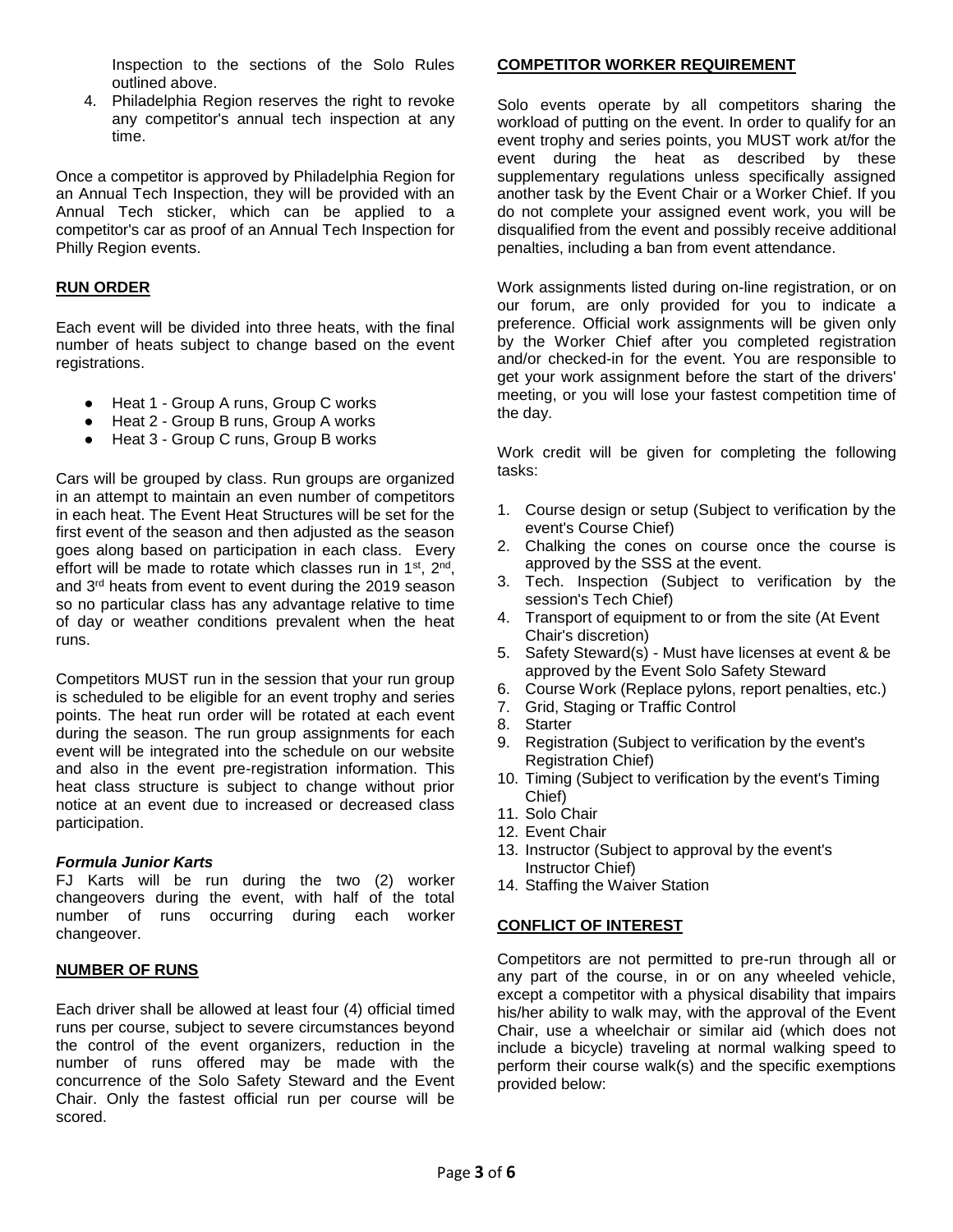# *Passengers*

The 2019 SCCA Solo Rules explicitly allow passengers in section 1.3.2.D. Passenger Weekend Memberships are available free of cost, but are ineligible for competition at the event.

# *Instructors*

The Philadelphia region allows and encourages either experienced drivers or passengers to ride along with each other for instructional purposes, and as such will make every effort to provide instructors during the event heats. This allowance also applies to co-drivers of a single car. Instructors working prior to their competition heat are requested to minimize "instructor runs" in other competitor vehicles.

To ensure safety and quality of instruction, the driver and passenger must have at least two (2) years combined Solo experience. Two novice competitors are not permitted to ride along with each other.

#### *Course Designers*

The event course designer, approved prior to the event by the Solo Chair, is permitted to take a minimum number of runs with the Event Solo Safety Steward through the course to ensure the proper setup of course elements, visual cues, and safety in a non-competition vehicle.

# **PROTESTS**

Protests must be submitted, in writing, prior to the presentation of trophies for that event. In the event of a protest, a committee of three Solo Chiefs present at the event will preside over the protest. The Event Chair will designate the committee members with consideration given to impartiality. In general, protests will be handled by re-classing the car, if possible.

# **KART SOLO**

Philadelphia Region will allow a kart class at Solo Events. The following rules will apply to this kart class:

- 1. Paddock and grid for karts will be in a separate designated area. This area will be off limits to all full size vehicles except for kart loading and unloading. Grid workers will direct the karts to designated staging and return lanes. At no time should a kart be driven, ridden, or left unattended on the ground, outside these designated kart areas.
- 2. Karts may be transported through grid or paddock on waist-high dollies, with a pull rope, or with push sticks that permit the pusher to walk upright.
- 3. All safety gear MUST be worn as per the Solo rules.

4. The Formula Junior Driver program will strictly follow the rules and procedures outlined in Appendix G of the Solo rulebook.

## **REGIONAL CLASSES**

For 2019, Philadelphia Region will allow a maximum of four (4) drivers to register to co-drive one (1) vehicle in the same class. Notice must be given in advance by preregistering online AND contacting either the registrar or the Solo Chair. Notice must include which drivers will run off heat. Philadelphia Region reserves the right to deny this privilege to anyone who abuses it or does not follow the above procedure.

#### *Novice Class*

Philadelphia Region offers a Novice class for first time and rookie drivers who are relatively new to the sport. The intent of the Novice Class is to provide instruction to newcomers and allow them to compete with those of similar skill regardless of car preparation level. Novices are encouraged to ask questions, permit instructors to ride with them and if desired allow the instructors to drive their car. A more experienced Solo competitor will be able to help you get through the day, answer questions you may have, and help you become a better driver, faster. We recommend our novice drivers take advantage of the lessons to be learned from our experienced competitors.

This class shall be administered under the following rules:

- 1. Our intention is that eligible drivers will be competing in their first season of Solo or have competed in less than five (5) Solo events in the past. We recommend these as general guidelines to this class; however anyone who considers him or herself a rookie is welcome to enter Novice Class.
- 2. You may run in Novice class as many events as you feel comfortable, but the natural progression should be a move to your open class within five (5) events. The Chief of Novice reserves the right to "graduate" any entrants to the appropriate Open Class.
- 3. Novice Class entrants are encouraged to participate in the Novice walk-through that will be led by the Novice Chief or designated instructor before each event.
- 4. Novice class competitors are required to run with their corresponding Open Class.
- 5. Novice Class entrants are encouraged to take a registered instructor along with them on competition runs. The Novice Chief and/or Safety Steward reserve the right to require a competitor take an instructor if the competitor is having trouble making a clean run. Novices may also ride as passengers with a registered instructor, with the instructor's approval.
- 6. A registered instructor is any experienced eligible competitor approved by the Chief of Instructors.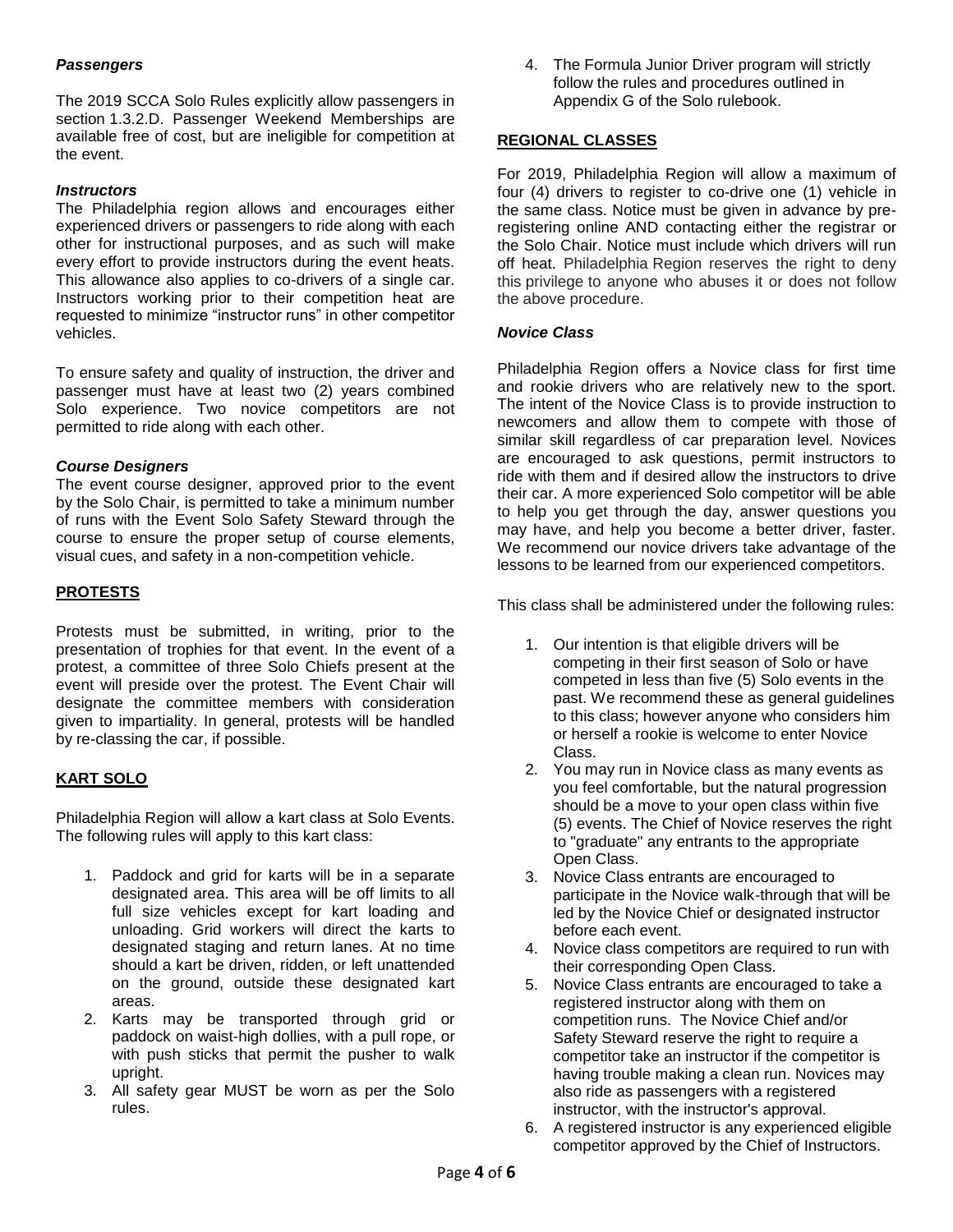- 7. Scoring will use the PAX Index system.
- 8. A Rookie of the Year Award is offered to eligible novice drivers as outlined in these supplementary regulations.

## *2019 Road Tire Index Classes*

#### Road Tire Street Prepared/Modified:

This class is an index class for any vehicle eligible for competition under section 15 or 16 of the SCCA Solo Rules, while also using eligible street tires as described in SCCA Solo Rules 14.3. This class will use the most current PAX index for the designated open class and a multiplier of 0.980 to assign the index to the competitor.

The class designation for these cars will consist of the letter "T" added to the beginning of the corresponding Street Prepared or Street Modified class letters e.g. TBSP or TSM..

This class will not be eligible for the Solo Driver of the Year award but, will be assigned PAX points during our Solo Series events.

## **EVENT TROPHIES AND POINTS**

#### *Event Class Points*

Drivers will be awarded class points for their finish position at each event. Points are awarded as follows:

- First Place: 10
- Second: 8
- Third: 6
- Fourth: 5
- Fifth: 4
- $Sixth: 3$
- Seventh: 2
- Eighth and beyond: 1

Penalties for the failure of the competitor to satisfy the requirements of their worker assignment will be applied as outlined in the Competitor Worker Requirement section of these supplementary regulations.

#### *Event PAX Points*

Drivers will be awarded PAX points for each event using a points scale where first place receives 100pts, then each declining position receives two less points (100, 98, 96, 94, etc.). Finish positions of 50 or less will receive one (1) PAX point. Every competitor will receive PAX points for every event in which they compete.

#### *Event Trophies*

Event trophies will be awarded per the guidelines in the SCCA Solo Rules; however, classes will not be bumped together. The driver must have fulfilled his/her worker requirement to receive a trophy. If a driver does not attend the trophy ceremony at the end of the event, he/she forfeits that trophy.

## **SOLO DRIVER OF THE YEAR, ROOKIE OF THE YEAR, AND SERIES CLASS TROPHIES**

#### *Solo Driver of the Year Championship*

Philadelphia Region will award the Solo Driver of the Year Championship to the fastest (relative) driver determined by the current PAX Index. For this Championship, the scorekeeper will drop the driver's lowest in-class points, including any events the driver misses, based on the total number of events for the season as follows:

- $\bullet$  3-5 Events = 1 drop
- $\bullet$  6-9 Events = 2 drops
- $\bullet$  10-15 Events = 3 drops

In the event of a tie, the scorekeeper will award the trophy to the driver with the most PAX wins, excluding any dropped events. If still tied, the scorekeeper will award the trophy to the driver with the most second place finishes in class, excluding any dropped events. If still tied the scorekeeper will continue to compare finish positions as above, until all the finish positions are exhausted, excluding any dropped events. If still tied, the scorekeeper will add together the head-to-head competition PAX index time results, and award the trophy to the driver with the lowest total time, excluding any dropped events. If still tied, the scorekeeper will award two trophies.

The Driver of the Year trophy will be awarded at the Philadelphia Region Banquet at the end of the season.

#### *Solo Rookie of the Year Championship*

Philadelphia Region will award the Solo Rookie of the Year Championship to the fastest Novice driver as determined by the PAX Index. Novice drivers eligible for this year end award are described in the Novice Class descriptions in these supplementary regulations. There is no minimum number of events needed to qualify, but only a driver's first five (5) events will count towards this award.

In the event of a tie, the scorekeeper will award the trophy to the driver with the most PAX wins, excluding any dropped events. If still tied, the scorekeeper will award the trophy to the driver with the most second place finishes in class, excluding any dropped events. If still tied the scorekeeper will continue to compare finish positions as above, until all the finish positions are exhausted, excluding any dropped events. If still tied, the scorekeeper will add together the head-to-head competition PAX index time results, and award the trophy to the driver with the lowest total time, excluding any dropped events. If still tied, the scorekeeper will award two trophies.

The Rookie of the Year trophy will be awarded at the Philadelphia Region Banquet at the end of the season.